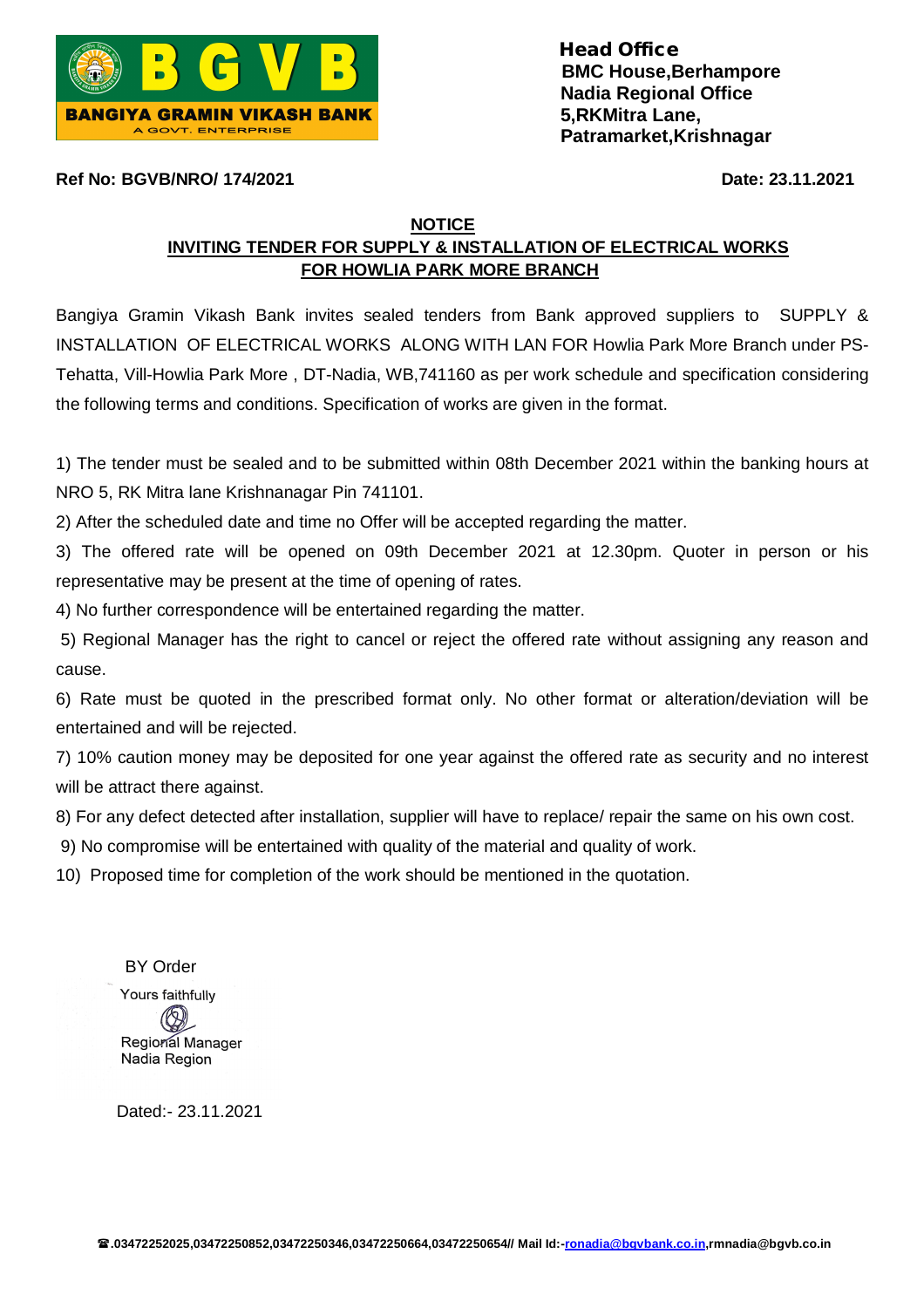## Sub: Quotation for Earthing & ElectricalWiring for CBS related Single Phase Wiring of on line UPS

| SI. No         | bao. Quotation for Earthing $\alpha$ Electrical while, for CDD feated bingle 1 has $\alpha$ ming of on fine CFD<br>Particulars | Rate | Qty. | Amount |
|----------------|--------------------------------------------------------------------------------------------------------------------------------|------|------|--------|
|                | <b>COMPUTER POWER BOARD MAIN LINE</b>                                                                                          |      |      |        |
| 1              | Supply of new computer power wiring 1x3 nos multicoil core                                                                     |      |      |        |
|                | 1.5sq. mm with Finolex Com.(copper wire) separate phase                                                                        |      |      |        |
|                | neutral and earthing enclose 20mm. PVC stick pipe and 20mm                                                                     |      |      |        |
|                | PVC saddle and 25mm flexible pipe with PVC gland circuit                                                                       |      |      |        |
|                | D/B to computer power board main line wiring complete fitting                                                                  |      |      |        |
|                | and fixing etc (Make by Finolex)                                                                                               |      |      |        |
|                | UPS INPUT OUTPUT MAIN LINE                                                                                                     |      |      |        |
|                | Supply of new 1x2 nos. 6sq. mm Finolex Com. (copper wire)                                                                      |      |      |        |
| $\overline{2}$ | separate phase neutral and 1x1x 4sq. mm Finolex com. earthing                                                                  |      |      |        |
|                | enclose 20mm. PVC (ISI)stick pipe and 20mm PVC saddle and                                                                      |      |      |        |
|                | 25mm flexible pipe with PVC gland UPS output input main                                                                        |      |      |        |
|                | line wiring complete fitting and fixing. (Make by Finolex)                                                                     |      |      |        |
|                | <b>COMPUTER POWER SWITCH BOARD</b>                                                                                             |      |      |        |
|                | Supply of new 8/10 inch special galvanized (GI) board and 9/11                                                                 |      |      |        |
|                | inch 4mm fiber top enclose 6 amp. 5 pin 4 nos. Prity Com with                                                                  |      |      |        |
| 3              | 6 amp. Single way switch 4 nos. Prity Com. And 10 amp.                                                                         |      |      |        |
|                | Integrated lamp1 No. and 10 amp. Board fuse 1 nos. Prity                                                                       |      |      |        |
|                | Com 1 inch brash screw with washer Complete fitting and                                                                        |      |      |        |
|                | fixing.(Make Pritam Prity, for all switch, plug, indicator board                                                               |      |      |        |
|                | fuse $\lambda$<br><b>COMPUTER CIRCUIT D.B</b>                                                                                  |      |      |        |
|                | Supply of new circuit D/B 6way SPN single door (distribution                                                                   |      |      |        |
| 4              | box) with 10 amp. single pole MCB (Miniature circuit braker)                                                                   |      |      |        |
|                | 6 nos. complete fitting and fixing. (Make by Havels)                                                                           |      |      |        |
|                | <b>UPS OUTPUT ISOLATOR</b>                                                                                                     |      |      |        |
|                | Supply of new 4 way SPN single door D/B(Distribution Box)                                                                      |      |      |        |
| 5              | with 40amp. DP incoming isolator 2 nos. complete fitting and                                                                   |      |      |        |
|                | fixing (Make by Havels)                                                                                                        |      |      |        |
|                | <b>UPS OUTPUT MCB D.B</b>                                                                                                      |      |      |        |
| 6              | Supply of new 4 way SPN single door D/B(Distribution Box)                                                                      |      |      |        |
|                | with 40amp. DP (double pole) MCB 2 nos. complete fitting and                                                                   |      |      |        |
|                | fixing (Make by Havels)                                                                                                        |      |      |        |
|                | <b>UPS-1 -- UPS-2 BYPASS CHANGEOVER</b>                                                                                        |      |      |        |
| $\overline{7}$ | Supply of new 32amp. 4 pole change over switch (Make by                                                                        |      |      |        |
|                | Havels)                                                                                                                        |      |      |        |
|                | Balance c/f                                                                                                                    |      |      |        |
|                | Balance b/f                                                                                                                    |      |      |        |
| 8              | <b>UPS INPUT D.B</b>                                                                                                           |      |      |        |
|                | Supply of new 2+4 way SPN D/B(Distribution Box) with                                                                           |      |      |        |
|                | 40amp. DB isolator 2 nos. and 63 amp. incoming isolator 1nos.                                                                  |      |      |        |
|                | complete fitting and fixing (Make by Havels)                                                                                   |      |      |        |
| 9              | From UPS 1 and UPS 2 bypass connection complete fitting and                                                                    |      |      |        |
|                | fixing (Make by Havels,)                                                                                                       |      |      |        |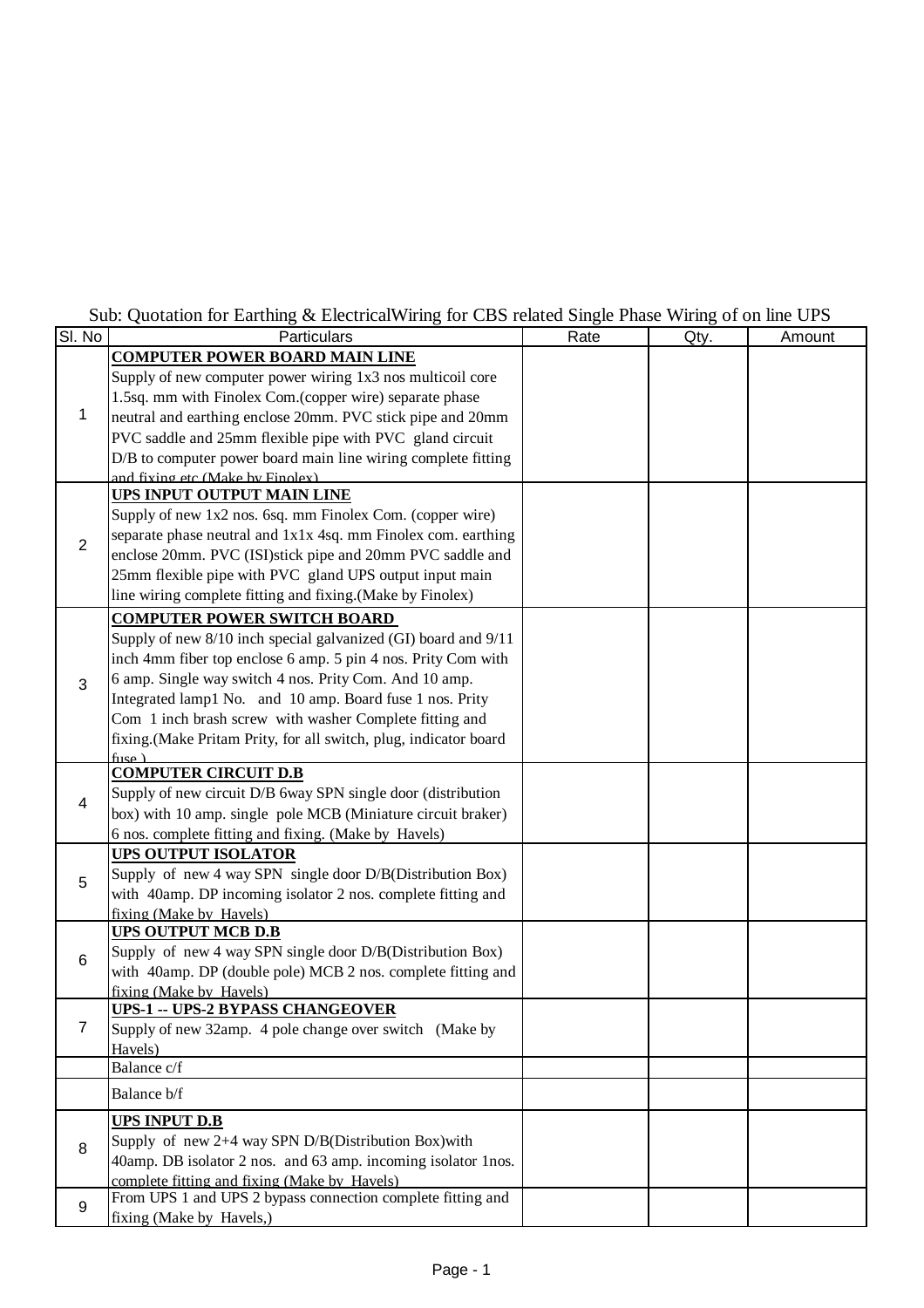| SI. No          | Particulars                                                     | Rate | Qty. | Amount |
|-----------------|-----------------------------------------------------------------|------|------|--------|
|                 | <b>CBS Process Earthing</b>                                     |      |      |        |
|                 | Supply new 300mm x 300mm x 3mm thick Copper plate               |      |      |        |
|                 | Electrode to be installed so that its top graded shall be at a  |      |      |        |
|                 | minimum of depth 3mtr. Below ground level after position of     |      |      |        |
| 10              | ground with charcoal and salt and connecting with 1/2 inch      |      |      |        |
|                 | P.V.C pipe with 6mm copper earth lead in upto 10mtr. length     |      |      |        |
|                 | by bolting and brazing to the G.I bolts and sutable length      |      |      |        |
|                 | double nuts and washers including supply and fitting with water |      |      |        |
|                 | arrangements 19mm P.V.C pipe after portion 30cm x 30cm cast     |      |      |        |
|                 | iron hanged to iron frame water funnel and and connected        |      |      |        |
|                 | manhole chember complete fitting and fixing etc. no as below.   |      |      |        |
|                 | EARTH BAR TO INPUT D.B RUNNING EARTHINH                         |      |      |        |
| 11              | Supply of new running earthing 4.0 sq. mm copper wire enclose   |      |      |        |
|                 | with 20mm. PVC stick pipe and 20mm PVC saddle and 25mm          |      |      |        |
|                 | flexible pipe fitting fixing complete. (Make Finolex)           |      |      |        |
|                 | <b>BRANCH HEAD MAIN SWITCH</b>                                  |      |      |        |
| 12 <sup>2</sup> | Spply of New 63 amp. Single phase DP power main switch with     |      |      |        |
|                 | suitable size iron frame and sutable size G.I nuts & bolts with |      |      |        |
|                 | washer complete fitting and fixing etc. (Make Havels)           |      |      |        |
|                 | C.A. fuse                                                       |      |      |        |
|                 | (if not included in quotation of WBSEDCL in connection with     |      |      |        |
| 13              | supply Addl. Load)                                              |      |      |        |
|                 | Supply of new 63amp CA cut out (Make Flora)                     |      |      |        |
|                 |                                                                 |      |      |        |
| 14              | Full load Branch Generator and Electric Change Over -           |      |      |        |
|                 | Supply of new 63 amp Single Phase change over switch suitable   |      |      |        |
|                 | size iron frame and sutable size G.I nuts & bolts with washer   |      |      |        |
|                 | complete fitting and fixing etc.te. Make Bentek                 |      |      |        |
|                 | Total                                                           |      |      | Rs.    |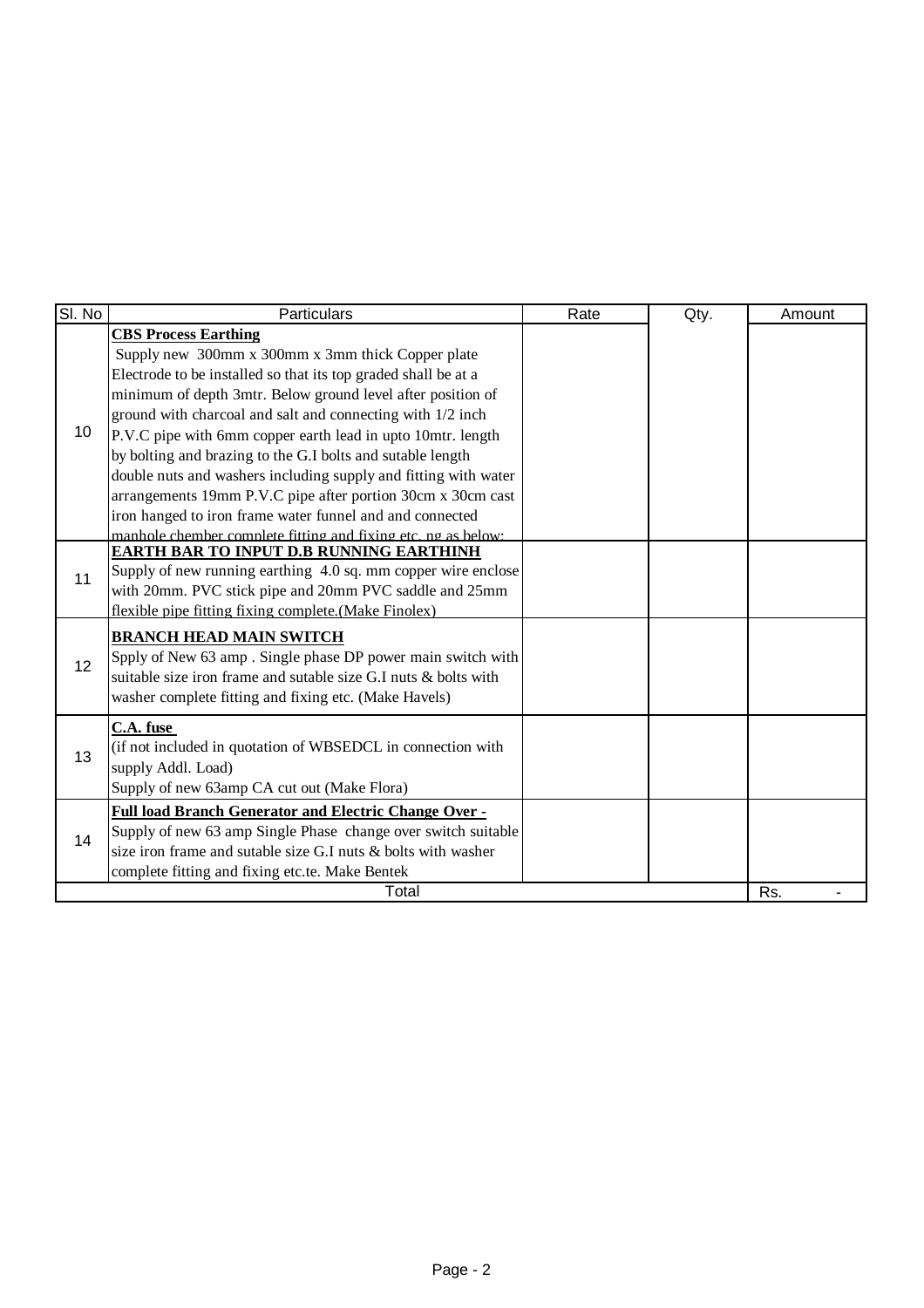## **Quotation**

Sub: Quotation for supply materials and fixing the same for computer link line.

| SI. No | <b>Particulars</b>                                                                                                                                                                                                                                                                    | Rate | Qtv. | Amount |  |
|--------|---------------------------------------------------------------------------------------------------------------------------------------------------------------------------------------------------------------------------------------------------------------------------------------|------|------|--------|--|
|        | Distribution new wiring to link line to the different<br>computer board including the supply fixing<br>materials as Cat -6 wire through 20mm PVC rigid<br>conduit on wall by shaddle support within it inter<br>connection, testing checking of C.B.S system<br>complete as required. |      |      |        |  |
|        | Total                                                                                                                                                                                                                                                                                 |      |      | Rs.    |  |